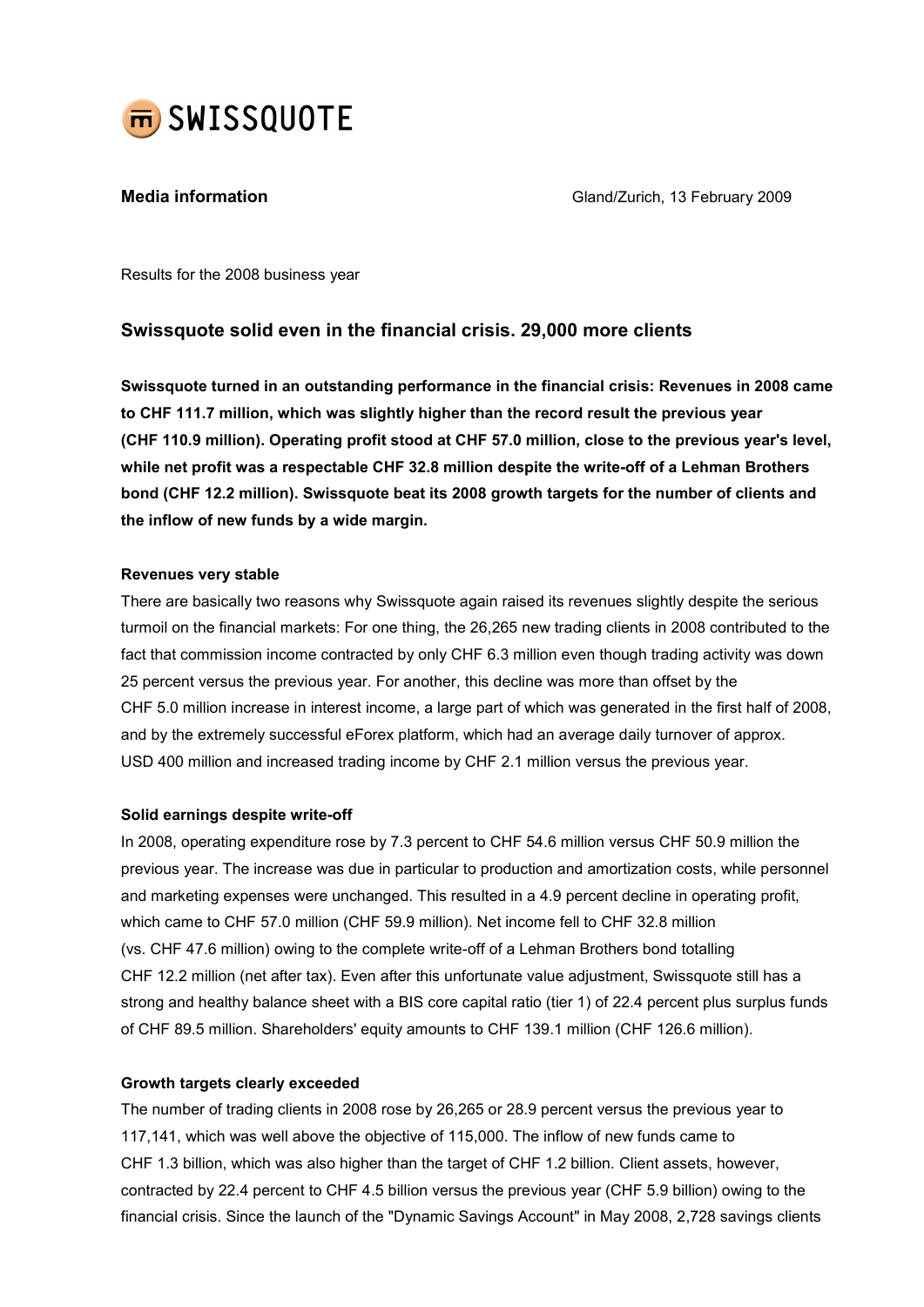

have brought their business to Swissquote, with assets of CHF 60 million at end-2008. Altogether, Swissquote had 119,869 clients at end-2008.

#### Targets 2009

In 2009, Swissquote aims to systematically pursue its growth strategy. It plans to raise the number of clients by 25,000 and attract over CHF 1 billion in new funds. If trading activity remains constant (compared with 2008) and in light of the lower interest income, revenues in 2009 should be approximately as high as in the previous year.

#### Expansion of online stock market trading

On 13 February, Swissquote went live online with the former telephone trading of "World" stock markets. Now, an additional 80,000 securities from 50 markets – ranging from "Australia Securities Exchange (ASX)" to "Zagreb Stock Exchange" can be traded inexpensively and online on the Swissquote platform.

#### Distribution of profit to shareholders

In light of the successful 2008 annual result, the Board of Directors proposes that the Annual General Meeting of Swissquote Group Holding AG on 30 April 2009 distribute a dividend of CHF 0.40 per share to shareholders.

The complete 2008 Financial Report can be found at: http://www.swissquote.ch – THE COMPANY/Investor Relations/Reporting

### Swissquote − Swiss leader in online trading

Swissquote has 236 employees in Gland (Vaud) and Zurich. Swissquote is the Swiss leader in online trading. In addition to low-cost stock market access and a trading platform for portfolio managers, Swissquote also offers a wide range of financial and online wealth management tools. Swissquote Group Holding AG shares (SQN) are quoted on the SIX.

#### For further information

Marc Bürki, CEO Swissquote Bank, Chemin de la Crétaux 33, CH-1196 Gland Tel. +41 22 999 98 50, fax +41 22 999 94 54, mobile +41 79 413 41 45 marc.burki@swissquote.ch

#### Agenda 2009

| 29.04.2009 | First quarter 2009 results                                       |
|------------|------------------------------------------------------------------|
| 30.04.2009 | Annual General Meeting in Zurich                                 |
| 24.07.2009 | Results for the first half of 2009 (presentation at SIX)         |
| 27.10.2009 | Results for the first nine months of 2009 (telephone conference) |